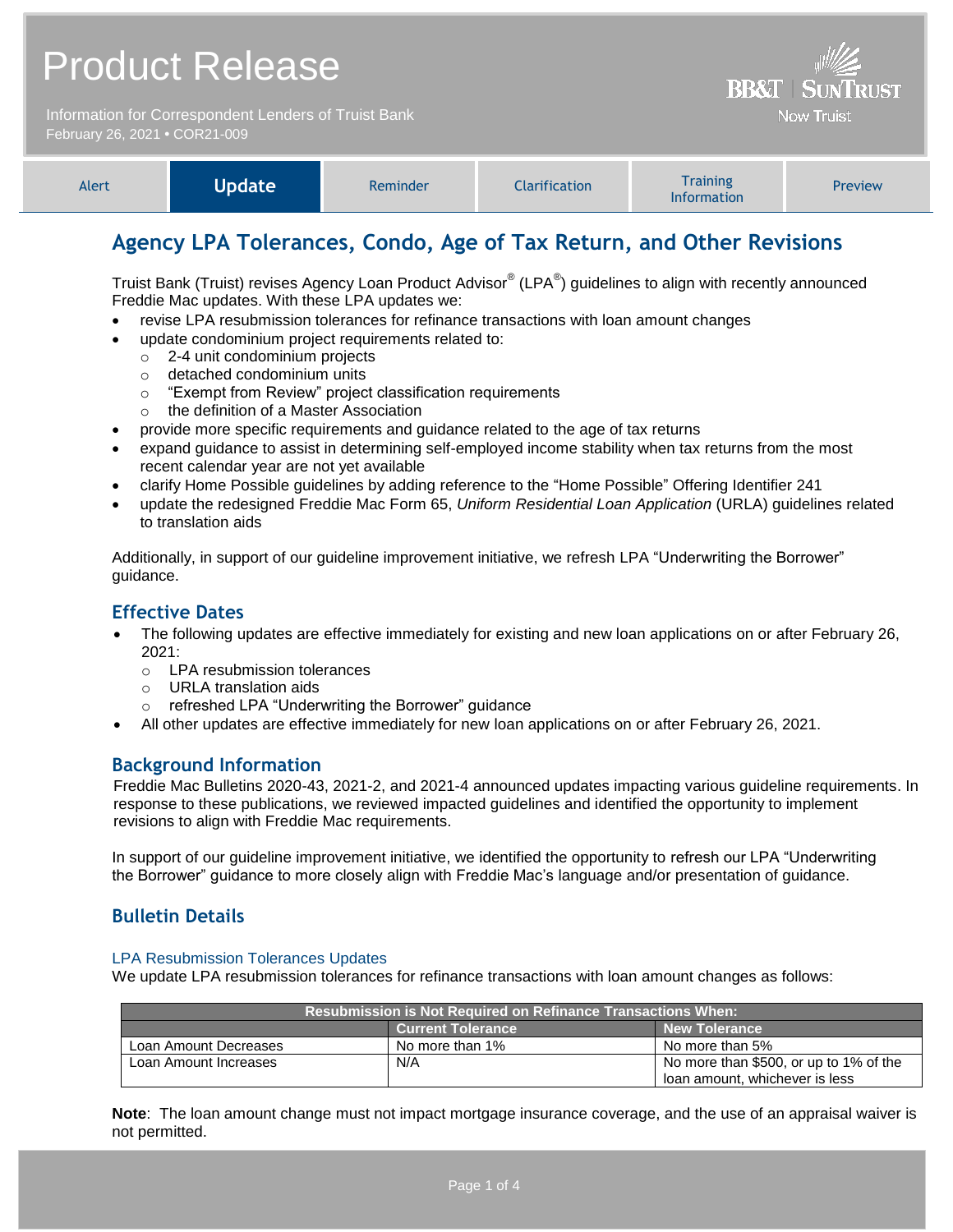Information for Correspondent Lenders of Truist Bank February 26, 2021 **•** COR21-009



# **Bulletin Details, continued**

### Condominium Guideline Updates

For LPA loans, we:

- specify that a mortgage secured by a condominium unit in a 2- to 4-unit condominium project and a detached condominium unit that is located in any type of condominium project must be warranted and delivered under the "Exempt From Review" project classification type
- update the requirements for mortgages warranted/delivered under the "Exempt From Review" project classification type to clarify that lenders must confirm that the condominium project is not a condominium hotel, houseboat project, timeshare project, or project with segmented ownership and does not include manufactured homes *(this applies to mortgages secured by a condominium unit in a 2- to 4-unit condominium project, mortgages secured by a detached condominium unit, and Freddie Mac-owned refinance condominium unit mortgages)*
- revise the definition of a 2- to 4-unit condominium project to clarify that the condominium project cannot have more than four units; those units can be a mix of residential units and not more than one commercial unit
- incorporate the following definition of a Master Association:

"An association that governs (1) multiple affiliated projects, (2) a mixed-use development, (3) subassociations within the same condominium project, such as residential and commercial units' subassociations, or (4) a planned unit development (PUD). It typically manages the affairs that affect the entire planned community or development, whereas the sub-associations handle the affairs pertaining to their specific project(s) or areas of the larger development."

### Age of Tax Return Requirements

For LPA loans, we revise age of tax return guidelines to include a new table that outlines tax return related documentation requirements, based on the application received date and the note date of the mortgage loan. This additional specificity helps ensure that the most recently filed tax returns are obtained and analyzed when determining the borrower's stable monthly income. See the applicable attached Before and After Matrix for an overview of this new table.

### **Notes**:

- The most recent federal income tax return is the last tax return, individual and/or business, that was filed with the IRS by the borrower and, if applicable, the borrower's business. Lenders are encouraged to always confirm with the borrower that the tax returns provided are the tax returns most recently filed with the IRS.
- IRS confirmation verifying transcripts are not yet available for the prior calendar year are always recommended and, in certain instances, are required. See the revised guidelines for additional details.

### Self-Employed Income Stability When Tax Returns are Older

For LPA loans, we provide expanded guidance to assist in determining continued self-employed income stability when tax returns for the most recent calendar year are not yet available, as follows.

If the borrower's federal individual and/or business income tax returns for the most recent calendar year, or fiscal year as applicable, are not available (e.g., borrower and/or borrower's business filed an IRS extension or tax returns are not yet filed with the IRS), examples of factors and documentation to consider when using older tax returns to determine continued income stability include, but are not limited to, the following:

- Business review and analysis of current business activity through a review of the most recent financial statement(s) that cover the period since the last tax return filing(s)
- Business review and analysis of current business activity through a review of at least the most recent three months of business bank statements
- Signed IRS Form 941, *Employer's Quarterly Federal Tax Return*, for the prior calendar year and current calendar year quarter(s) that supports wages and other compensation documented on the most recent business tax return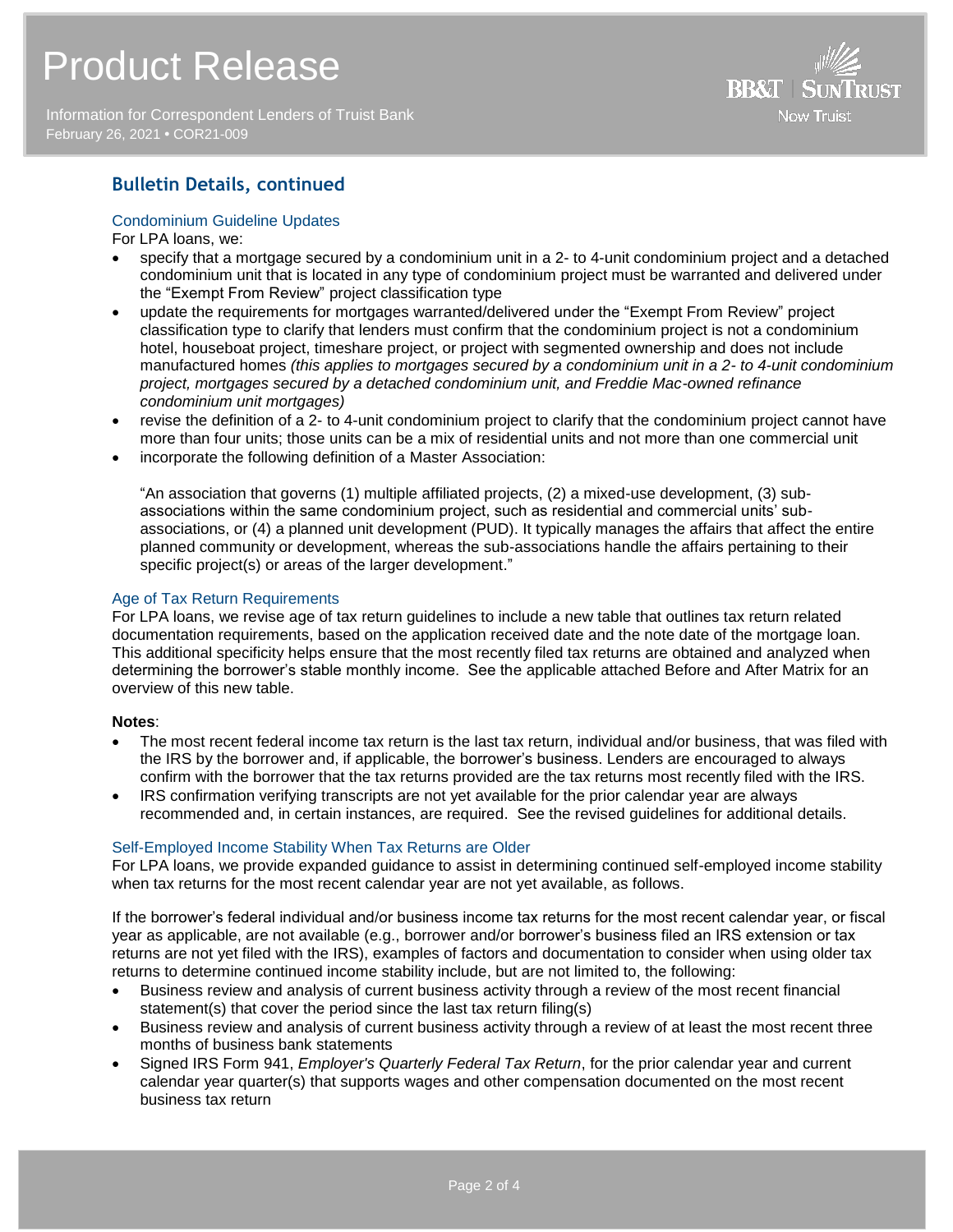Information for Correspondent Lenders of Truist Bank February 26, 2021 **•** COR21-009



# **Bulletin Details, continued**

### Self-Employed Income Stability When Tax Returns are Older, continued

- Review of tax liability reported with IRS tax filing extension(s) (e.g., IRS Form 4868, IRS Form 7004) to determine consistency with tax liability reported on prior year(s) tax return(s)
- Review of W-2s, 1099s and/or K-1s from the most recent calendar year, if available

If the continued stability of the income cannot be determined, then the borrower's federal individual and/or business income tax returns from the most recent calendar year may need to be obtained to make the determination.

#### **Notes**:

- The information above is guidance only; it does not contain new requirements. The existing requirement to determine income stability has not changed.
- This guidance does not replace any COVID-19 temporary requirements related to self-employed income; that guidance remains in effect until further notice.

### Home Possible Mortgages

We clarify Home Possible Mortgage guidelines to state that when submitting a Home Possible mortgage to LPA, use the valid value "Home Possible" Offering Identifier 241.

### Translation Aids for the Redesigned URLA

For LPA loans, we update URLA guidelines to reflect that translation aids for Form 65 and its components are available on Freddie Mac's [Multi-language Resources for Lenders and Other Housing Professionals web page.](https://sf.freddiemac.com/working-with-us/lep-translated-mortgage-documents) These translation aids complement the applicable English-language documents and may be provided to consumers as supplemental education material when originating single-family residential mortgages. The translation aids are for reference only and are not to be executed.

### Other Guideline Improvement Update

In support of our guideline improvement initiative, we refresh LPA "Underwriting the Borrower" guidance to more closely align with Freddie Mac's language/or and presentation of guidance.

#### Before and After Matrices

- [Click here](http://www.truistsellerguide.com/manual/cor/products/Cr21-009BA-NewandExist.pdf) to see the before and after matrix that provides a detailed overview of the LPA resubmission tolerances, refreshed LPA "Underwriting the Borrower," and URLA translation aids guideline updates.
- [Click here](http://www.truistsellerguide.com/manual/cor/products/Cr21-009BA-New.pdf) to see the before and after matrix that provides a detailed overview of all other LPA guideline updates.

#### Revised Materials

Click [Condominium and PUD Approval Requirements,](https://www.truistsellerguide.com/Manual/cor/general/1.06CondoPUD.pdf) [Agency Loan Programs,](https://www.truistsellerguide.com/manual/cor/products/CAgency.pdf) and [Fannie Mae HomeReady](https://www.truistsellerguide.com/Manual/cor/products/CHomeReadyandHomePossible.pdf)<sup>®</sup> [and Freddie Mac Home Possible](https://www.truistsellerguide.com/Manual/cor/products/CHomeReadyandHomePossible.pdf)® Mortgages to review the revised product materials.

## **Former Guidelines**

See the before and after matrices provided in the Bulletin Details section of this bulletin to access the former guidelines.